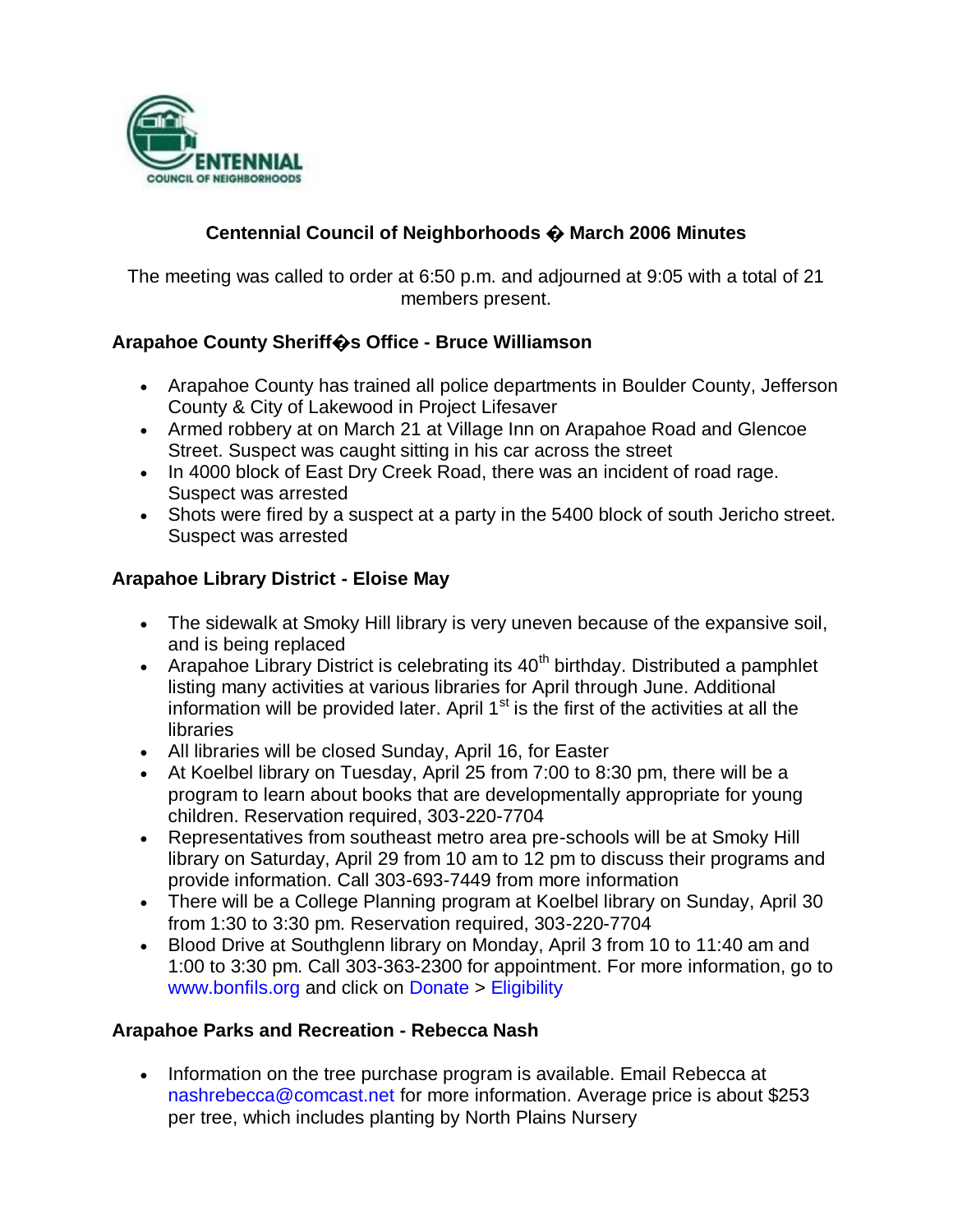Meeting with the City concerning detention ponds. New method of landscaping ponds is "Rain Gardens" which allows a more natural look

# **Littleton Fire District - John Mullin**

- South Metro and Littleton dispatch center are working together so that the "closest" fire/rescue equipment will be dispatched to an emergency
- South Metro has received accreditation from the International Association of Fire Chiefs and the International Association of City Managers
- Littleton Fire rescue has received federal grants from the Department of Homeland Security of \$400,000 for self-contained breathing apparatus and \$700,000 for new communications equipment

# **City of Centennial - Tex Elam**

- Centennial now has "Call-n-Ride" service. Arapahoe service at 303-944-6655 covers an area from Yosemite to Havana, Arapahoe to Union. Orchard service at 303-944-8332 covers an area from Holly to I-25, Arapahoe to Berry. Hours of operation are 5:30 am to 8 pm, Monday through Friday. No service Saturdays, Sundays, or holidays. Can transfer to regular bus service with a transfer. Go to www.southeastconnections.com for additional information
- Dry Creek "Call-n-Ride" service will be started in November
- City is not currently working on RTD services for the new Southglenn Mall development

### **City of Centennial - Nancy Reubert**

- Council held a retreat last weekend to plan out its priorities for the next year
- Started with over 100 items of interest
- Highest priorities are:
	- $\circ$  Pursuing a joint planning agreement with Arapahoe County concerning development on Centennial's borders
	- o Arapahoe Road projects:
		- Arapahoe Road central corridor study
		- Colorado to Holly reconstruction
		- **University Intersection redesign/reconstruction**
		- Waco to Himalaya repaving
	- o Southglenn Mall redevelopment
	- $\circ$  Land use issues: rewrite of land use code, updating zoning regulations, and expanding the comprehensive plan
	- o Hiring of additional city staff (25 existing staff & 13 vacancies)
	- o TABOR concerns for the County's "Open Space" sales tax and other (non property and sales) sources of revenue
- Lots of other items fighting to get on list but restricted by size of staff. Other priorities will be tackled as time & energies permit
- Southglenn Mall redevelopment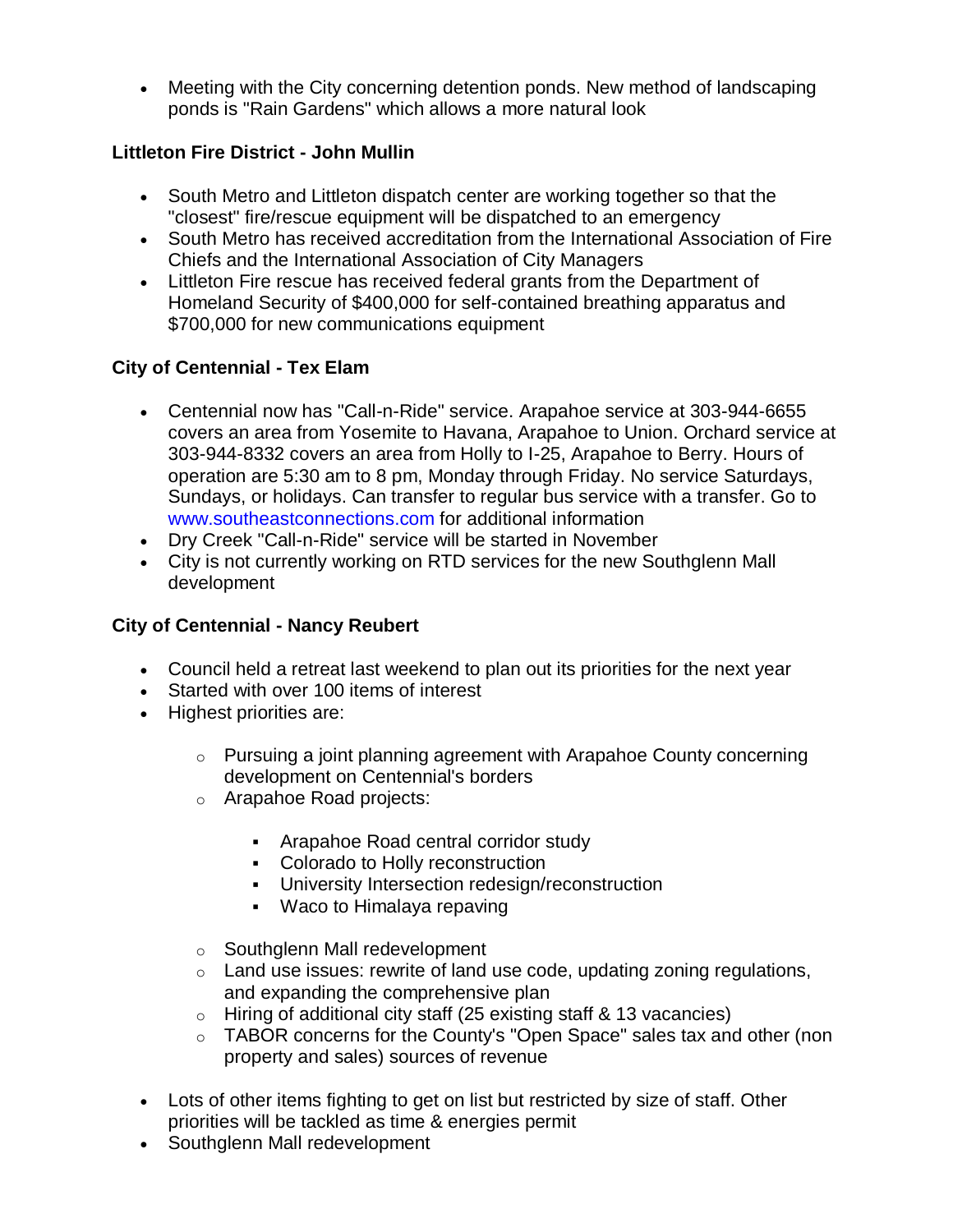- $\circ$  All leases have now been terminated by the mall owners, clearing way for project to move ahead
- $\circ$  The first public hearing, before Planning & Zoning, will probably be in late April
- $\circ$  If any HOAs have the plans packet and did not respond by deadline, you may still do so
- $\circ$  If anyone saw the Centennial Citizen story about "a Walgreen's drug storage facility" the reporter completely misunderstood. It is a Walgreen's retail store.
- $\circ$  Chamber $\diamondsuit$ s mall farewell party was a success, with 250-300 attendees
- Discussion at April 3 City Council study session on the C-470 toll lanes
- Also on April 3, City Council will formally accept official GID representatives for the city�s 4 GID's
- Draft of vicious dog ordinance tentatively scheduled for April 10 study session
- County Line Road project public meetings ongoing. Check city website www.centennialcolorado.com for schedule

# **City of Centennial - Andrea Suhaka**

Ward 3 meeting at 7 pm on April 19 at the City of Centennial Offices

# **City of Centennial - Ron Weidmann**

Ward 4 meeting at Smoky Hill library on April 4 at 7 pm

### **Presentation - Greenfield Karen Holberg**

- Presented plans for a medium density residential development at southwest corner of Smoky Hill and Liverpool
- Project is in unincorporated Arapahoe County, but affects Centennial residents
- CenCON comments have already been submitted

# **CenCON Reports - President - Cathy Noon**

- We have joined the Community Association Institute and are receiving many notices of meetings and events
- Jean Flynn has information about SSPRD's Aquatics Facility Operator Training course. Information was sent to all members
- TREX is closing I-25 between County Line Road and Dry Creek Road on Saturday & Sunday, April 1 & 2. Southbound Dry Creek on-ramp closed Thursday, March 30
- CenCON officer elections will take place at the April meeting. We need someone to take over the recording and publishing of the meeting minutes, and someone to take over the position of Vice-President - Membership
- 3 members from CenCON have been invited to serve on the Community Resource Panel for the Arapahoe Road Corridor study
- Only 4 HOA's have returned the database survey so far
- Need to change By-laws to include the CenCON Associations